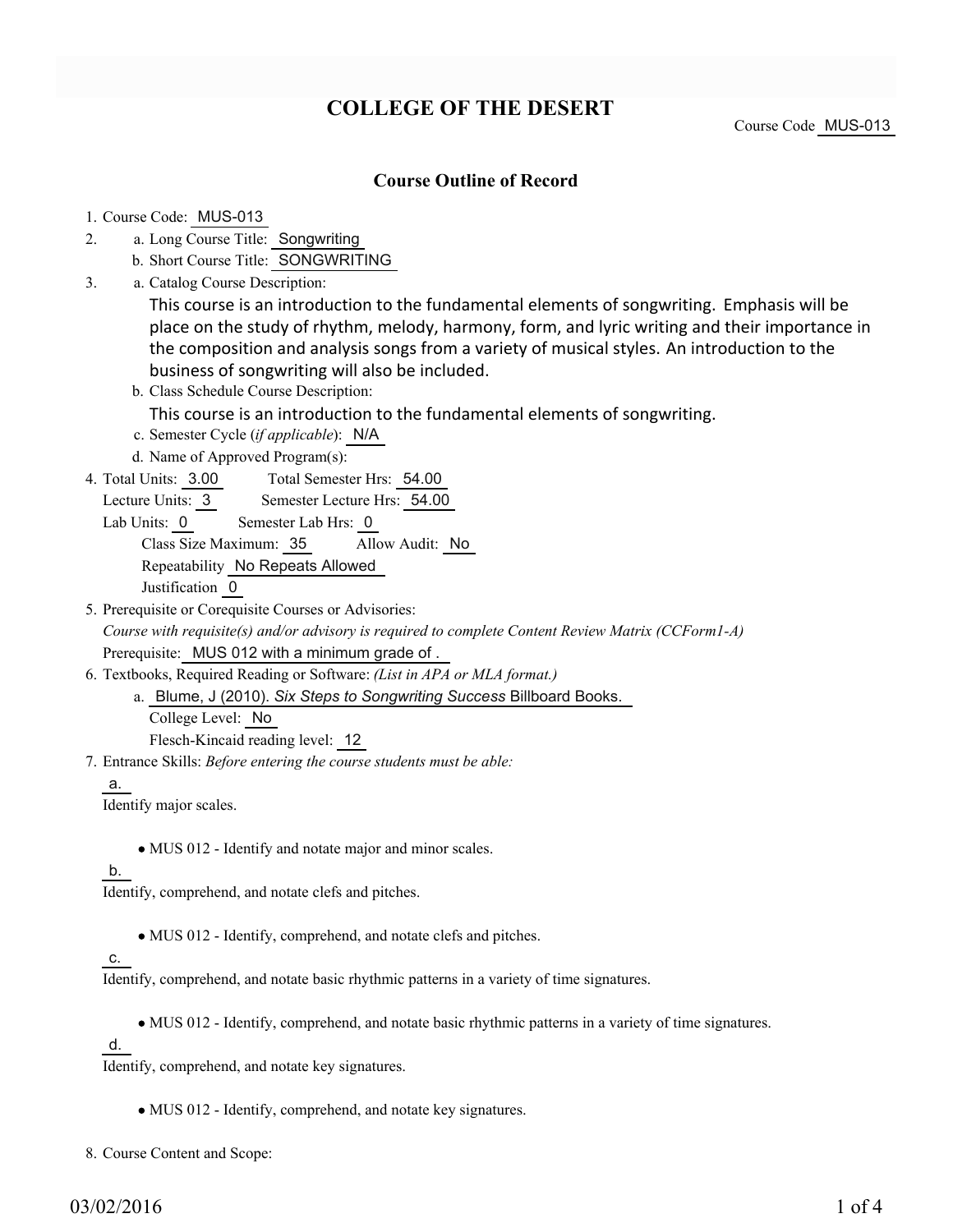## MUS 013-Songwriting

### Lecture:

| 1. Musical styles                     |
|---------------------------------------|
| 2. Song form                          |
| 3. Lyric writing                      |
| 4. Rhythm                             |
| 5. Melody                             |
| 6. Major scales                       |
| 7. Diatonic harmony and chord symbols |
| 8. Harmonic progression               |
| 9. History of songwriting             |
| 10. Copyright                         |
| 11. Music publishing                  |
| 12. Basic recording techniques        |
|                                       |

Lab: *(if the "Lab Hours" is greater than zero this is required)*

9. Course Student Learning Outcomes:

1.

Demonstrate the ability to combine the musical elements of melody, harmony, rhythm, form, and lyrics to compose and analyze original songs.

10. Course Objectives: Upon completion of this course, students will be able to:

a. Demonstrate an understanding of the business of songwriting including the basics of copyright law and the role of music publishing.

b. Demonstrate the ability to compose and analyze diatonic chord progressions in major keys and relate the progressions to musical form.

c. Demonstrate the ability to compose lyrics in a variety of musical forms and analyze and accurately notate the rhythmic content.

d. Demonstrate the ability to compose and analyze diatonic melodies and relate those melodies to diatonic chord progressions in major keys and musical form.

e. Demonstrate the ability to create recordings of original songs.

f. Demonstrate an understanding of the history of songwriting from the development of the recording industry in the 1920s to today.

Methods of Instruction: *(Integration: Elements should validate parallel course outline elements)* 11.

- a. Demonstration, Repetition/Practice
- b. Discussion
- c. Lecture
- d. Observation
- e. Participation
- f. Self-exploration

12. Assignments: (List samples of specific activities/assignments students are expected to complete both in and outside of class.) In Class Hours: 54.00

Outside Class Hours: 108.00

a. In-class Assignments

- a. Song presentations/Peer critique
- b. Group collaborative song project
- c. Song analysis
- b. Out-of-class Assignments
	- a. Lyric writing projects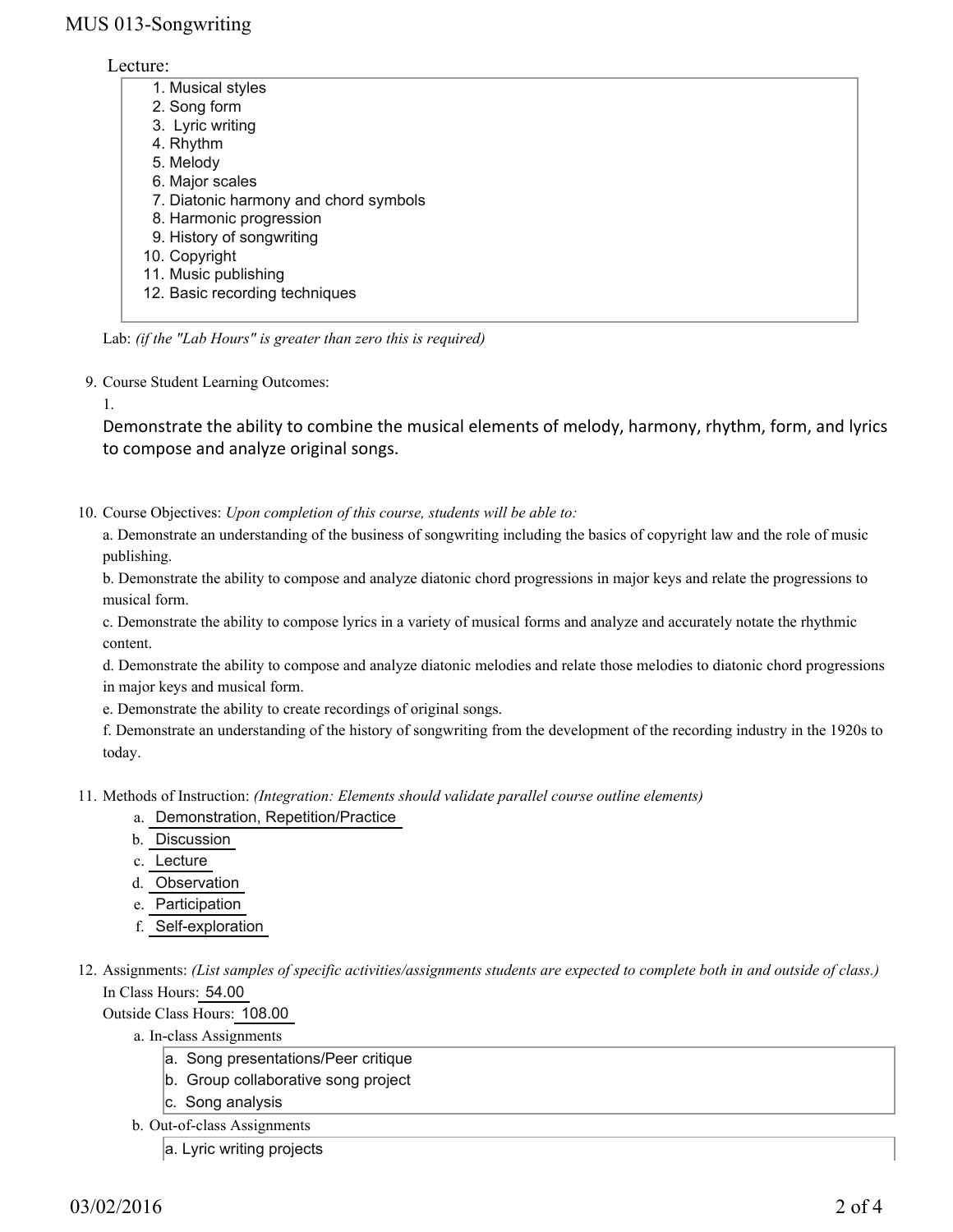## MUS 013-Songwriting

- b. Individual songwriting project
- c. Collaborative songwriting project
- d. Music business research project/paper

13. Methods of Evaluating Student Progress: The student will demonstrate proficiency by:

- Portfolios
- Presentations/student demonstration observations
- Group activity participation/observation
- Product/project development evaluation
- Student participation/contribution
- Student preparation
- Oral and practical examination
- 14. Methods of Evaluating: Additional Assesment Information:

15. Need/Purpose/Rationale -- All courses must meet one or more CCC missions.

IGETC Area 3: Arts and Humanities

A: Arts

CSU GE Area C: Arts, Literature, Philosophy and Foreign Languages

C1 - Arts, Dance, Music, Theater

PO-GE C3 – Arts, Humanities, and Culture

Communicate effectively in many different situations involving diverse people and viewpoints.

 Analyze the variety of forms of expression and how those are used to communicate social, cultural, and personal ideas, feelings, and concepts;

 Show how and why the visual and performing arts are unique and how inherent meaning in the arts transcends written and verbal communication;

 Effectively communicate and express themselves and make themselves understood through visual, auditory, tactile, and symbolic means.

Understand and appreciate diverse local, national, and world context.

Connect knowledge of self and society to larger cultural contexts.

Articulate the differences and similarities between and within cultures.

IO - Aesthetics

Utilize the creative process to explain universal values such as beauty and truth.

Apply imagination to artistic expression.

Value appearance in terms of how pleasing it is in movement, form, and function.

#### 16. Comparable Transfer Course

| <b>University System</b>                                             | Campus                    | <b>Course Number</b> | <b>Course Title</b>  | <b>Catalog Year</b> |  |
|----------------------------------------------------------------------|---------------------------|----------------------|----------------------|---------------------|--|
| 17. Special Materials and/or Equipment Required of Students:         |                           |                      |                      |                     |  |
| <sup>18.</sup> Materials Fees:                                       | <b>Required Material?</b> |                      |                      |                     |  |
| <b>Material or Item</b>                                              |                           |                      | <b>Cost Per Unit</b> | <b>Total Cost</b>   |  |
| 19. Provide Reasons for the Substantial Modifications or New Course: |                           |                      |                      |                     |  |

Adding prerequisite of MUS 12 Fundamentals of Music based on SLO assessment.

a. Cross-Listed Course *(Enter Course Code)*: *N/A* 20.

b. Replacement Course *(Enter original Course Code)*: *N/A*